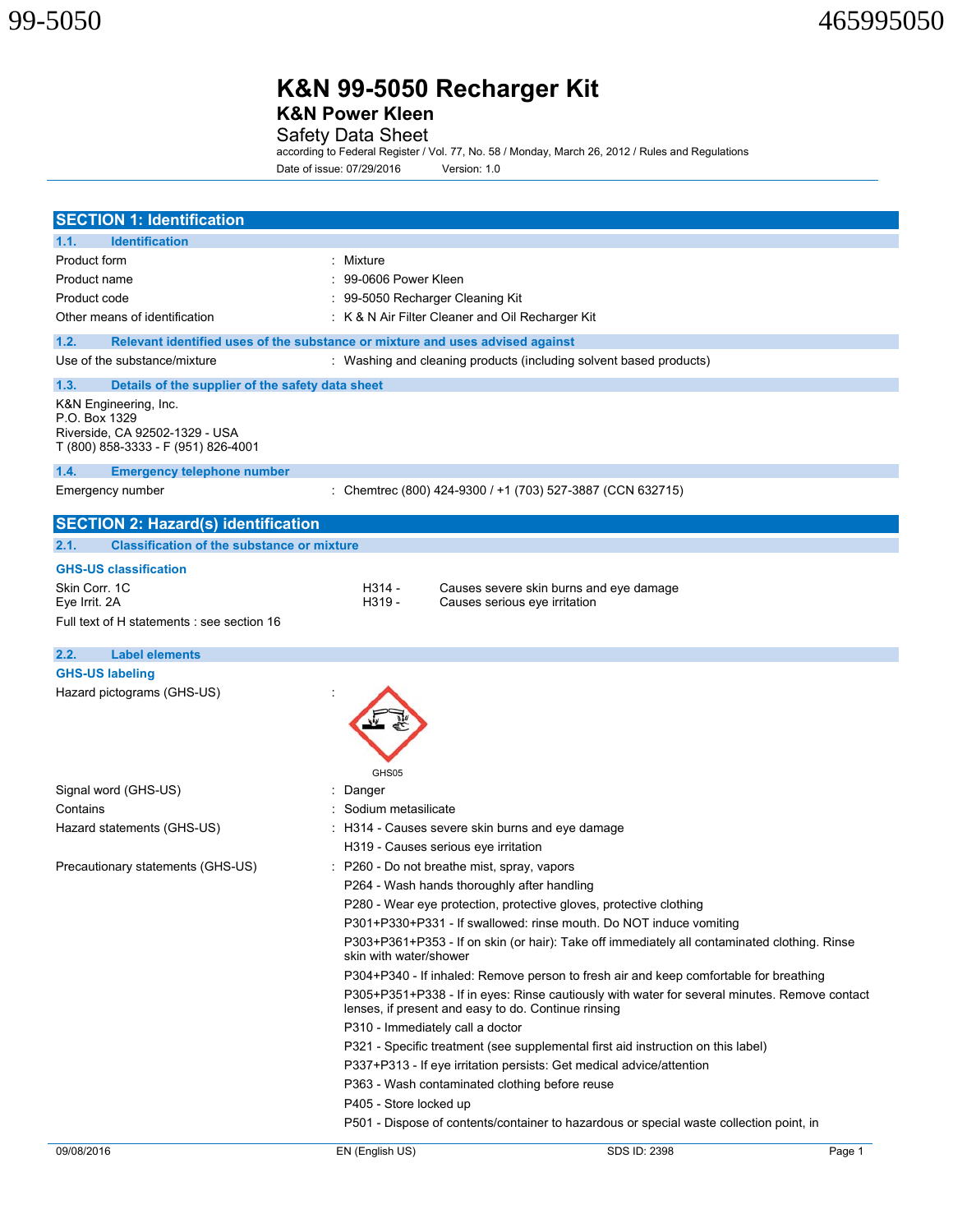# **K&N Power Kleen**

## Safety Data Sheet

according to Federal Register / Vol. 77, No. 58 / Monday, March 26, 2012 / Rules and Regulations

accordance with local, regional, national and/or international regulation

| 2.3.           | <b>Other hazards</b>                                                       |          |                                                                                                                                                              |       |                                                                     |
|----------------|----------------------------------------------------------------------------|----------|--------------------------------------------------------------------------------------------------------------------------------------------------------------|-------|---------------------------------------------------------------------|
|                | Other hazards not contributing to the                                      | : None.  |                                                                                                                                                              |       |                                                                     |
| classification |                                                                            |          |                                                                                                                                                              |       |                                                                     |
| 2.4.           | Unknown acute toxicity (GHS US)                                            |          |                                                                                                                                                              |       |                                                                     |
| Not applicable |                                                                            |          |                                                                                                                                                              |       |                                                                     |
|                | <b>SECTION 3: Composition/Information on ingredients</b>                   |          |                                                                                                                                                              |       |                                                                     |
| 3.1.           | <b>Substance</b>                                                           |          |                                                                                                                                                              |       |                                                                     |
| Not applicable |                                                                            |          |                                                                                                                                                              |       |                                                                     |
| 3.2.           | <b>Mixture</b>                                                             |          |                                                                                                                                                              |       |                                                                     |
| <b>Name</b>    |                                                                            |          | <b>Product identifier</b>                                                                                                                                    | $\%$  | <b>GHS-US classification</b>                                        |
|                | Sodium metasilicate                                                        |          | (CAS No) 6834-92-0                                                                                                                                           | 2.065 | Acute Tox. 4 (Oral), H302<br>Skin Corr. 1B, H314<br>STOT SE 3, H335 |
|                | Full text of hazard classes and H-statements : see section 16              |          |                                                                                                                                                              |       |                                                                     |
|                | <b>SECTION 4: First aid measures</b>                                       |          |                                                                                                                                                              |       |                                                                     |
| 4.1.           | <b>Description of first aid measures</b>                                   |          |                                                                                                                                                              |       |                                                                     |
|                | First-aid measures general                                                 |          | : Call a physician immediately. Concerning personal protective equipment to use, see item 8.                                                                 |       |                                                                     |
|                | First-aid measures after inhalation                                        |          | Remove person to fresh air and keep comfortable for breathing.                                                                                               |       |                                                                     |
|                | First-aid measures after skin contact                                      |          | Rinse skin with water/shower. Remove/Take off immediately all contaminated clothing. Call a<br>physician immediately.                                        |       |                                                                     |
|                | First-aid measures after eye contact                                       |          | : Rinse cautiously with water for several minutes. Remove contact lenses, if present and easy to<br>do. Continue rinsing. Call a physician immediately.      |       |                                                                     |
|                | First-aid measures after ingestion                                         |          | Rinse mouth. Do not induce vomiting. Call a physician immediately.                                                                                           |       |                                                                     |
| 4.2.           | Most important symptoms and effects, both acute and delayed                |          |                                                                                                                                                              |       |                                                                     |
|                | Symptoms/injuries after skin contact                                       | : Burns. |                                                                                                                                                              |       |                                                                     |
|                | Symptoms/injuries after eye contact                                        |          | : Serious damage to eyes.                                                                                                                                    |       |                                                                     |
|                | Symptoms/injuries after ingestion                                          | : Burns. |                                                                                                                                                              |       |                                                                     |
| 4.3.           | Indication of any immediate medical attention and special treatment needed |          |                                                                                                                                                              |       |                                                                     |
|                | Treat symptomatically.                                                     |          |                                                                                                                                                              |       |                                                                     |
|                | <b>SECTION 5: Firefighting measures</b>                                    |          |                                                                                                                                                              |       |                                                                     |
| 5.1.           | <b>Extinguishing media</b>                                                 |          |                                                                                                                                                              |       |                                                                     |
|                | Suitable extinguishing media                                               |          | : Water spray. Dry powder. Foam. Carbon dioxide.                                                                                                             |       |                                                                     |
|                | Unsuitable extinguishing media                                             |          | : Do not use a heavy water stream.                                                                                                                           |       |                                                                     |
| 5.2.           | Special hazards arising from the substance or mixture                      |          |                                                                                                                                                              |       |                                                                     |
| Fire hazard    |                                                                            |          | : On combustion, forms: carbon oxides (CO and CO2).                                                                                                          |       |                                                                     |
| Reactivity     |                                                                            |          | The product is non-reactive under normal conditions of use, storage and transport.                                                                           |       |                                                                     |
| 5.3.           | <b>Advice for firefighters</b>                                             |          |                                                                                                                                                              |       |                                                                     |
|                | Firefighting instructions                                                  |          | Exercise caution when fighting any chemical fire.                                                                                                            |       |                                                                     |
|                | Protection during firefighting                                             |          | Do not attempt to take action without suitable protective equipment. Self-contained breathing                                                                |       |                                                                     |
|                |                                                                            |          | apparatus. Complete protective clothing.                                                                                                                     |       |                                                                     |
|                | <b>SECTION 6: Accidental release measures</b>                              |          |                                                                                                                                                              |       |                                                                     |
| 6.1.           | Personal precautions, protective equipment and emergency procedures        |          |                                                                                                                                                              |       |                                                                     |
| 6.1.1.         | For non-emergency personnel                                                |          |                                                                                                                                                              |       |                                                                     |
|                | <b>Emergency procedures</b>                                                |          | : Ventilate spillage area. Avoid contact with skin and eyes. Do not breathe<br>dust/fume/gas/mist/vapors/spray.                                              |       |                                                                     |
| 6.1.2.         | For emergency responders                                                   |          |                                                                                                                                                              |       |                                                                     |
|                | Protective equipment                                                       |          | Do not attempt to take action without suitable protective equipment. For further information<br>refer to section 8: "Exposure controls/personal protection". |       |                                                                     |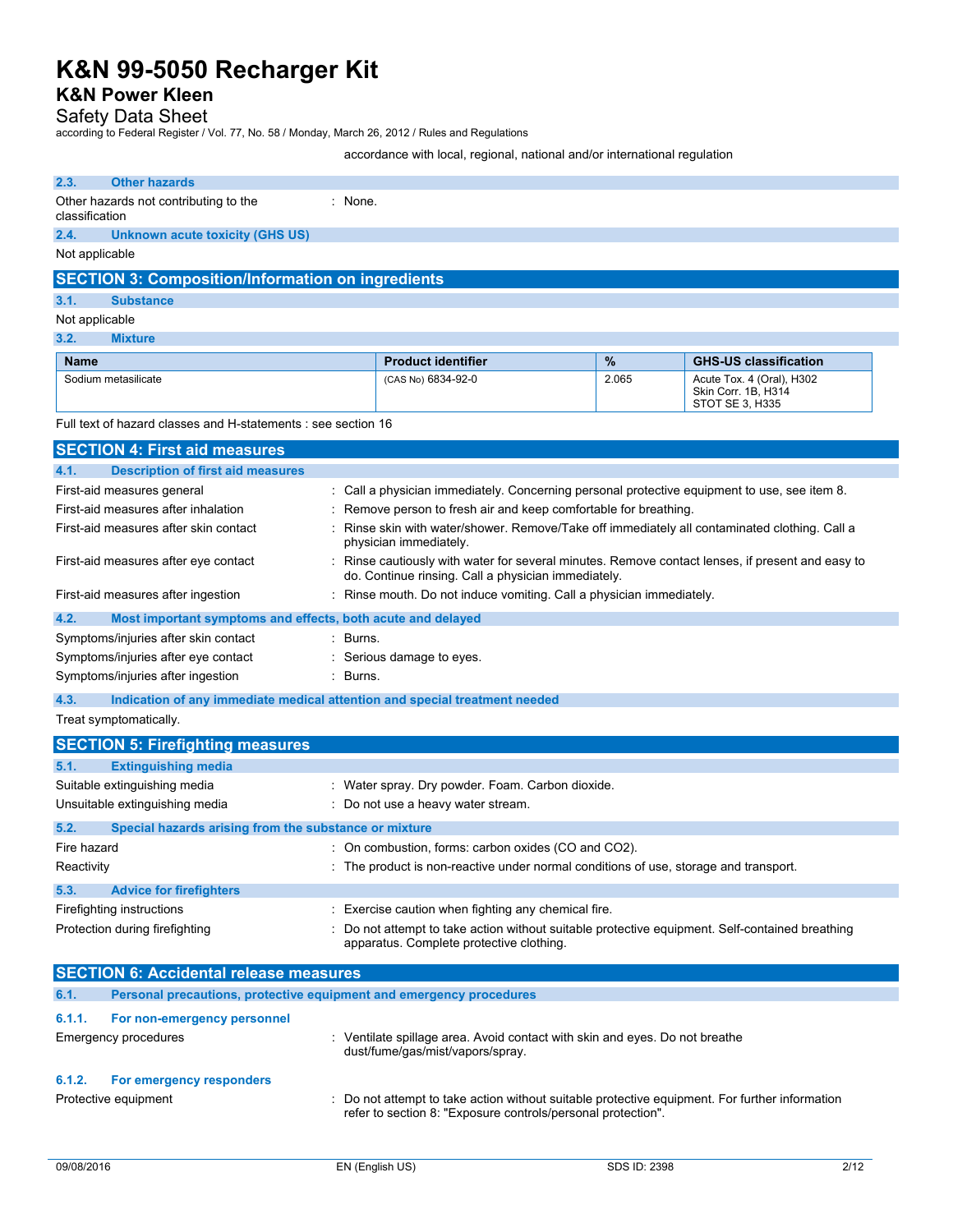# **K&N Power Kleen**

## Safety Data Sheet

according to Federal Register / Vol. 77, No. 58 / Monday, March 26, 2012 / Rules and Regulations

## **6.2. Environmental precautions**  Avoid release to the environment. Notify authorities if product enters sewers or public waters. **6.3. Methods and material for containment and cleaning up**  Methods for cleaning up example of the state up liquid spill into absorbent material. Large quantities: Contain large spillage with sand or earth. Small quantities of liquid spill: take up in non-combustible absorbent material and shovel into container for disposal. This material and its container must be disposed of in a safe way, and as per local legislation. Other information in the state of materials or solid residues at an authorized site. **6.4. Reference to other sections**  For further information refer to section 13. **SECTION 7: Handling and storage 7.1. Precautions for safe handling**  Precautions for safe handling **included in the station** of the work station. Avoid contact with skin and eyes. Do not breathe fume, gas, mist, spray, vapors. Wear personal protective equipment. Hygiene measures **interpretatal in the Contaminated clothing before reuse**. Do not eat, drink or smoke when using this product. Always wash hands after handling the product. **7.2. Conditions for safe storage, including any incompatibilities**  Storage conditions **Storage conditions** : Store locked up. Store in a well-ventilated place. Keep cool. Incompatible products **incompatible products** : Oxidizing agents and reducing agents. **SECTION 8: Exposure controls/personal protection**

### **8.1. Control parameters**

| Sodium metasilicate (6834-92-0) |  |
|---------------------------------|--|
| Not applicable                  |  |

| 8.2.<br><b>Exposure controls</b> |                                                                                                                                                                                                                        |
|----------------------------------|------------------------------------------------------------------------------------------------------------------------------------------------------------------------------------------------------------------------|
| Appropriate engineering controls | : Ensure good ventilation of the work station.                                                                                                                                                                         |
| Hand protection                  | : Chemically resistant protective gloves.                                                                                                                                                                              |
| Eye protection                   | : Chemical goggles or safety glasses. Eye protection, including both chemical splash goggles<br>and face shield, must be worn when possibility exists for eye contact due to spraying liquid or<br>airborne particles. |
| Skin and body protection         | : Long sleeved protective clothing.                                                                                                                                                                                    |
| Respiratory protection           | : In case of insufficient ventilation, wear suitable respiratory equipment.                                                                                                                                            |
| Thermal hazard protection        | : Not available.                                                                                                                                                                                                       |
| Environmental exposure controls  | : Avoid release to the environment.                                                                                                                                                                                    |

### **SECTION 9: Physical and chemical properties**

| Information on basic physical and chemical properties<br>9.1. |                       |
|---------------------------------------------------------------|-----------------------|
| Physical state                                                | $\therefore$ Liquid   |
| Appearance                                                    | : Powder.             |
| Color                                                         | : $pink$              |
| Odor                                                          | : characteristic      |
| Odor threshold                                                | : No data available   |
| рH                                                            | $: 12 - 13$           |
| Melting point                                                 | : Not applicable      |
| Freezing point                                                | : $\leq 0$ °C (32 °F) |
| Boiling point                                                 | : >= 100 °C (212 °F)  |
| Flash point                                                   | : No data available   |
| Relative evaporation rate (butyl acetate=1)                   | : No data available   |
| Flammability (solid, gas)                                     | : No data available   |
| <b>Explosion limits</b>                                       | : No data available   |
|                                                               |                       |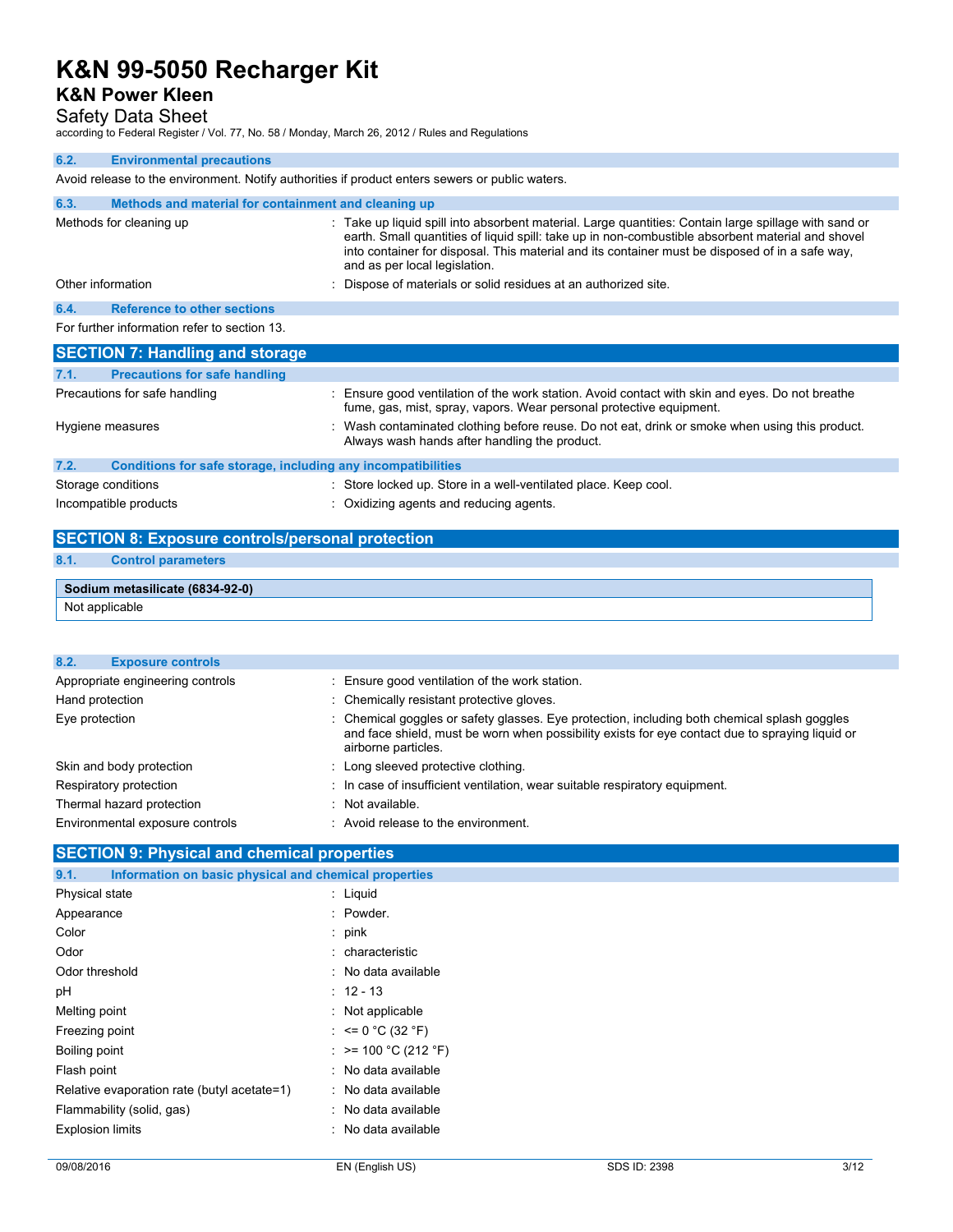# **K&N Power Kleen**

## Safety Data Sheet

according to Federal Register / Vol. 77, No. 58 / Monday, March 26, 2012 / Rules and Regulations

| <b>Explosive properties</b>     | . No data available |
|---------------------------------|---------------------|
| Oxidizing properties            | No data available   |
| Vapor pressure                  | . No data available |
| Relative density                | . No data available |
| Relative vapor density at 20 °C | . No data available |
| Solubility                      | · Water Soluble     |
| Log Pow                         | . No data available |
| Auto-ignition temperature       | . No data available |
| Decomposition temperature       | . No data available |
| Viscosity                       | No data available   |
| Viscosity, kinematic            | No data available   |
| Viscosity, dynamic              | No data available   |
|                                 |                     |

### **9.2. Other information**

VOC content : <= 10 g/l

| <b>SECTION 10: Stability and reactivity</b>                                        |  |
|------------------------------------------------------------------------------------|--|
| <b>Reactivity</b><br>10.1.                                                         |  |
| The product is non-reactive under normal conditions of use, storage and transport. |  |
| 10.2.<br><b>Chemical stability</b>                                                 |  |
| Stable under normal conditions.                                                    |  |
| <b>Possibility of hazardous reactions</b><br>10.3.                                 |  |
| No dangerous reactions known under normal conditions of use.                       |  |
| 10.4.<br><b>Conditions to avoid</b>                                                |  |
| None under recommended storage and handling conditions (see section 7).            |  |
| 10.5.<br><b>Incompatible materials</b>                                             |  |
| Reducing agents. Oxidizing agent.                                                  |  |
| <b>Hazardous decomposition products</b><br>10.6.                                   |  |
| Corrosive vapors. On combustion, forms: carbon oxides (CO and CO2).                |  |
| <b>SECTION 11: Toxicological information</b>                                       |  |

### **11.1. Information on toxicological effects**

| Likely routes of exposure | : Ingestion; Dermal; oral |
|---------------------------|---------------------------|
| Acute toxicity            | : Not classified          |

| Sodium metasilicate (6834-92-0)                       |                                                           |
|-------------------------------------------------------|-----------------------------------------------------------|
| LD50 oral rat                                         | 1153 mg/kg                                                |
| ATE US (oral)                                         | 1153.000 mg/kg body weight                                |
| Skin corrosion/irritation                             | : Causes severe skin burns and eye damage.<br>pH: 12 - 13 |
| Serious eye damage/irritation                         | : Causes serious eye damage.<br>pH: 12 - 13               |
| Respiratory or skin sensitization                     | : Not classified                                          |
| Germ cell mutagenicity                                | : Not classified                                          |
| Carcinogenicity                                       | : Not classified                                          |
| Reproductive toxicity                                 | : Not classified                                          |
| Specific target organ toxicity (single exposure)      | : Not classified                                          |
| Specific target organ toxicity (repeated<br>exposure) | : Not classified                                          |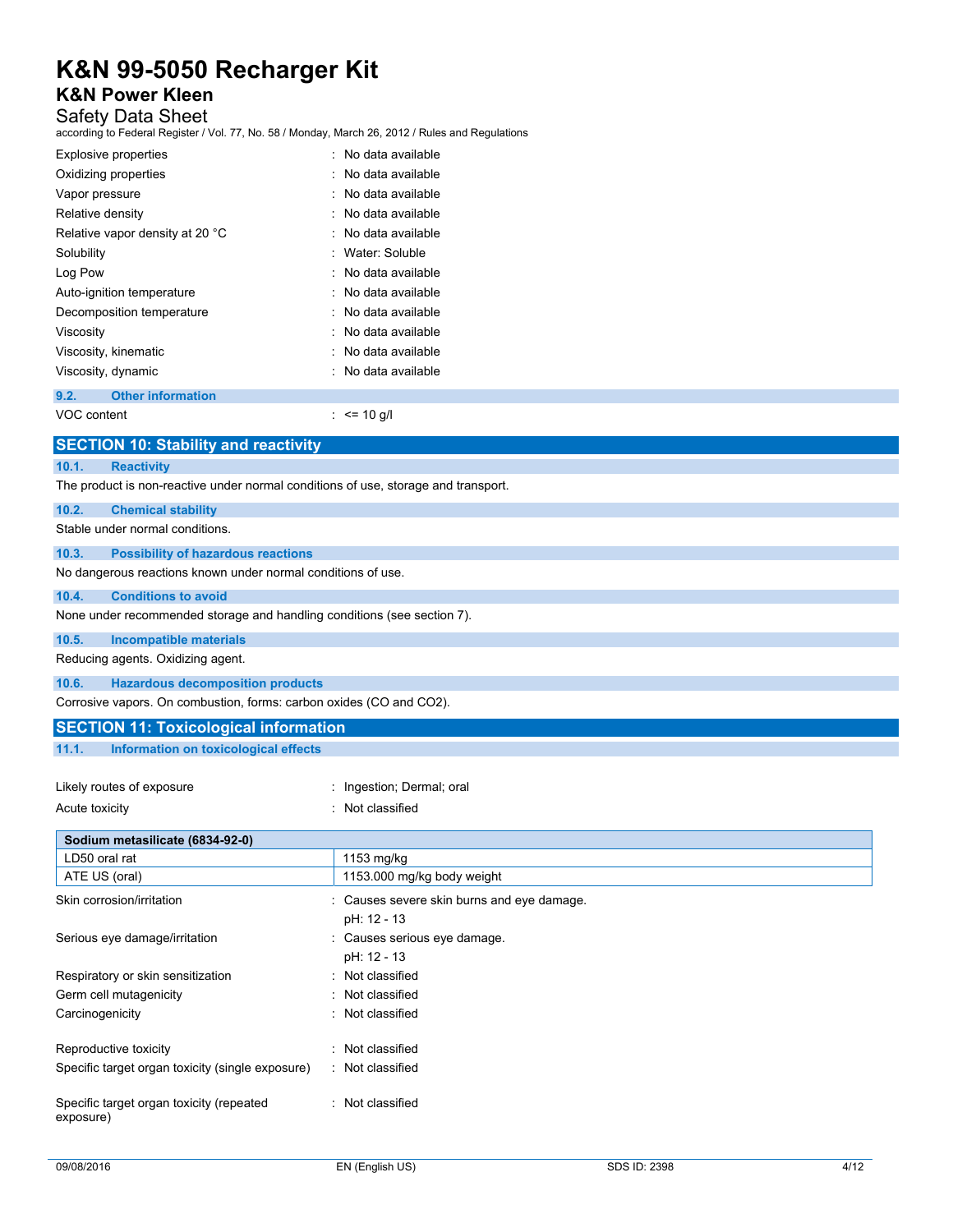## **K&N Power Kleen**

### Safety Data Sheet

according to Federal Register / Vol. 77, No. 58 / Monday, March 26, 2012 / Rules and Regulations

| Aspiration hazard                    | : Not classified          |
|--------------------------------------|---------------------------|
| Symptoms/injuries after skin contact | : Burns.                  |
| Symptoms/injuries after eye contact  | : Serious damage to eyes. |
| Symptoms/injuries after ingestion    | $\therefore$ Burns.       |

| <b>SECTION 12: Ecological information</b>     |                                                                                   |
|-----------------------------------------------|-----------------------------------------------------------------------------------|
| 12.1.<br><b>Toxicity</b>                      |                                                                                   |
| Ecology - general                             | : Before neutralisation, the product may represent a danger to aquatic organisms. |
| Sodium metasilicate (6834-92-0)               |                                                                                   |
| LC50 fish 1                                   | 210 mg/l (Exposure time: 96 h - Species: Brachydanio rerio [semi-static])         |
| LC50 fish 2                                   | 210 mg/l (Exposure time: 96 h - Species: Brachydanio rerio)                       |
| 12.2.<br><b>Persistence and degradability</b> |                                                                                   |
|                                               |                                                                                   |
| No additional information available           |                                                                                   |

# **12.3. Bioaccumulative potential**  No additional information available **12.4. Mobility in soil**  No additional information available

| 12.5. | Other adverse effects    |                                     |
|-------|--------------------------|-------------------------------------|
|       | Other adverse effects    | None known.                         |
|       | Effect on global warming | No known effects from this product. |

| <b>SECTION 13: Disposal considerations</b> |                                                                                                                |
|--------------------------------------------|----------------------------------------------------------------------------------------------------------------|
| 13.1.<br><b>Waste treatment methods</b>    |                                                                                                                |
|                                            |                                                                                                                |
| Waste treatment methods                    | : Dispose of contents/container in accordance with licensed collector's sorting instructions.                  |
| Sewage disposal recommendations            | : Do not allow into drains or water courses.                                                                   |
| Waste disposal recommendations             | : Avoid release to the environment. Dispose in a safe manner in accordance with local/national<br>regulations. |
| <b>SECTION 14: Transport information</b>   |                                                                                                                |

| <b>Department of Transportation (DOT)</b><br>In accordance with DOT<br>Not regulated for transport                                                | : III - Minor Danger |
|---------------------------------------------------------------------------------------------------------------------------------------------------|----------------------|
| <b>Transport by sea</b><br>Not regulated for transport                                                                                            |                      |
| <b>Air transport</b><br><b>All and the contract of the state of the contract of the state of the state of the state of the state of the state</b> |                      |

Not regulated for transport Packing group (IATA)

## **SECTION 15: Regulatory information**

## **15.1. US Federal regulations**

This product or mixture does not contain a toxic chemical or chemicals in excess of the applicable de minimis concentration as specified in 40 CFR §372.38(a) subject to the reporting requirements of section 313 of Title III of the Superfund Amendments and Reauthorization Act of 1986 and 40 CFR Part 372.

## **Sodium metasilicate (6834-92-0)**

Listed on the United States TSCA (Toxic Substances Control Act) inventory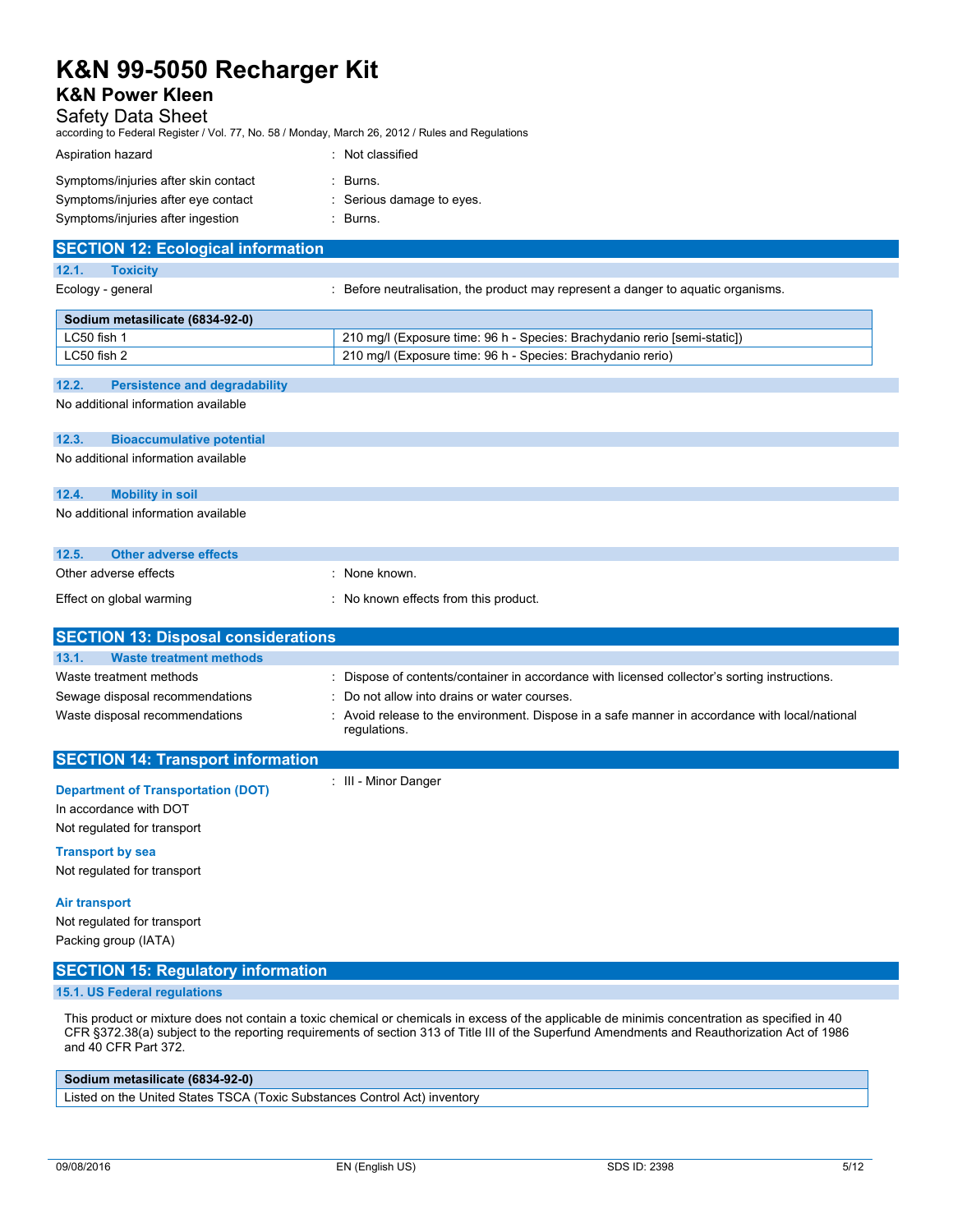## **K&N Power Kleen**

## Safety Data Sheet

according to Federal Register / Vol. 77, No. 58 / Monday, March 26, 2012 / Rules and Regulations

#### **15.2. International regulations**

#### **National regulations**

#### **K & N Power Kleen (99-5050)**

All chemical substances in this product are listed in the EPA (Environment Protection Agency) TSCA (Toxic Substances Control Act) Inventory

### **Sodium metasilicate (6834-92-0)**

Listed on the AICS (Australian Inventory of Chemical Substances)

Listed on IECSC (Inventory of Existing Chemical Substances Produced or Imported in China)

Listed on the Japanese ENCS (Existing & New Chemical Substances) inventory

Listed on the Korean ECL (Existing Chemicals List)

Listed on NZIoC (New Zealand Inventory of Chemicals)

Listed on PICCS (Philippines Inventory of Chemicals and Chemical Substances)

Listed on the Canadian IDL (Ingredient Disclosure List)

Listed on INSQ (Mexican National Inventory of Chemical Substances)

Listed on CICR (Turkish Inventory and Control of Chemicals)

### **15.3. US State regulations**

 California Proposition 65 - This product does not contain any substances known to the state of California to cause cancer, developmental and/or reproductive harm

### **SECTION 16: Other information**

|                  | Full text of H-phrases:                                                                                            |                                                                                                                                                                                        |
|------------------|--------------------------------------------------------------------------------------------------------------------|----------------------------------------------------------------------------------------------------------------------------------------------------------------------------------------|
|                  | H302                                                                                                               | Harmful if swallowed                                                                                                                                                                   |
|                  | H314                                                                                                               | Causes severe skin burns and eye damage                                                                                                                                                |
|                  | H315                                                                                                               | Causes skin irritation                                                                                                                                                                 |
|                  | H318                                                                                                               | Causes serious eye damage                                                                                                                                                              |
|                  | H335                                                                                                               | May cause respiratory irritation                                                                                                                                                       |
|                  | H400                                                                                                               | Very toxic to aquatic life                                                                                                                                                             |
|                  | NFPA health hazard                                                                                                 | : 2 - Intense or continued exposure could cause temporary<br>incapacitation or possible residual injury unless prompt<br>٥<br>medical attention is given.                              |
| NFPA fire hazard |                                                                                                                    | : 0 - Materials that will not burn.<br>$\bf{0}$                                                                                                                                        |
|                  | : 0 - Normally stable, even under fire exposure conditions,<br>NFPA reactivity<br>and are not reactive with water. |                                                                                                                                                                                        |
|                  | HMIS III Rating                                                                                                    |                                                                                                                                                                                        |
| Health           |                                                                                                                    | : 2 Moderate Hazard - Temporary or minor injury may occur                                                                                                                              |
| Flammability     |                                                                                                                    | : 0 Minimal Hazard - Materials that will not burn                                                                                                                                      |
| Physical         |                                                                                                                    | : 0 Minimal Hazard - Materials that are normally stable, even under fire conditions, and will NOT<br>react with water, polymerize, decompose, condense, or self-react. Non-Explosives. |

#### SDS GHS US CUSTOM BLUE

This information is based on our current knowledge and is intended to describe the product for the purposes of health, safety and environmental requirements only. It should not therefore be construed as *guaranteeing any specific property of the produc*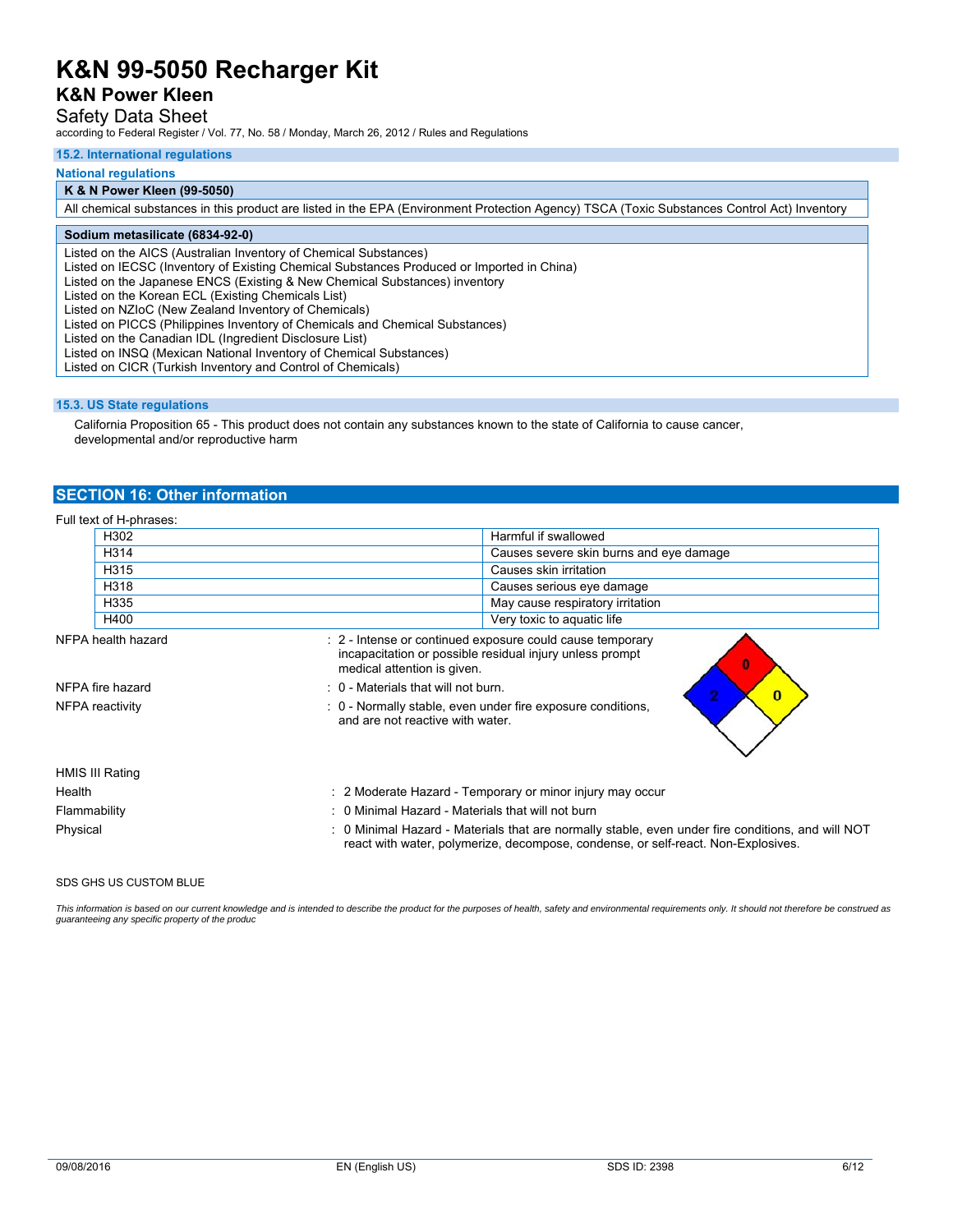# **K&N Air Filter Squeeze Oil**

Safety Data Sheet

according to Federal Register / Vol. 77, No. 58 / Monday, March 26, 2012 / Rules and Regulations

| <b>SECTION 1: Identification</b>                                                                                |                                                                                                                                                                                                                                                                                                                                                                                                                                                                                                                                                                                                                                    |                         |                                                            |  |
|-----------------------------------------------------------------------------------------------------------------|------------------------------------------------------------------------------------------------------------------------------------------------------------------------------------------------------------------------------------------------------------------------------------------------------------------------------------------------------------------------------------------------------------------------------------------------------------------------------------------------------------------------------------------------------------------------------------------------------------------------------------|-------------------------|------------------------------------------------------------|--|
|                                                                                                                 |                                                                                                                                                                                                                                                                                                                                                                                                                                                                                                                                                                                                                                    |                         |                                                            |  |
| <b>Identification</b><br>1.1.                                                                                   |                                                                                                                                                                                                                                                                                                                                                                                                                                                                                                                                                                                                                                    |                         |                                                            |  |
| Product form                                                                                                    |                                                                                                                                                                                                                                                                                                                                                                                                                                                                                                                                                                                                                                    | Mixture                 |                                                            |  |
| Product name                                                                                                    | K&N Air Filter Squeeze Oil (99-0503)<br>99-5050 Recharger Cleaning Kit                                                                                                                                                                                                                                                                                                                                                                                                                                                                                                                                                             |                         |                                                            |  |
| Product code                                                                                                    |                                                                                                                                                                                                                                                                                                                                                                                                                                                                                                                                                                                                                                    |                         |                                                            |  |
| 1.2.                                                                                                            | Relevant identified uses of the substance or mixture and uses advised against                                                                                                                                                                                                                                                                                                                                                                                                                                                                                                                                                      |                         |                                                            |  |
| Use of the substance/mixture                                                                                    |                                                                                                                                                                                                                                                                                                                                                                                                                                                                                                                                                                                                                                    | : Lubricant             |                                                            |  |
| 1.3.                                                                                                            | Details of the supplier of the safety data sheet                                                                                                                                                                                                                                                                                                                                                                                                                                                                                                                                                                                   |                         |                                                            |  |
| K&N Engineering, Inc.<br>P.O. Box 1329<br>Riverside, CA 92502-1329 - USA<br>T (800) 858-3333 - F (951) 826-4001 |                                                                                                                                                                                                                                                                                                                                                                                                                                                                                                                                                                                                                                    |                         |                                                            |  |
| 1.4.                                                                                                            | <b>Emergency telephone number</b>                                                                                                                                                                                                                                                                                                                                                                                                                                                                                                                                                                                                  |                         |                                                            |  |
| Emergency number                                                                                                |                                                                                                                                                                                                                                                                                                                                                                                                                                                                                                                                                                                                                                    |                         | : Chemtrec (800) 424-9300 / +1 (703) 527-3887 (CCN 632715) |  |
| <b>SECTION 2: Hazard(s) identification</b>                                                                      |                                                                                                                                                                                                                                                                                                                                                                                                                                                                                                                                                                                                                                    |                         |                                                            |  |
| 2.1.                                                                                                            | <b>Classification of the substance or mixture</b>                                                                                                                                                                                                                                                                                                                                                                                                                                                                                                                                                                                  |                         |                                                            |  |
| <b>GHS-US classification</b>                                                                                    |                                                                                                                                                                                                                                                                                                                                                                                                                                                                                                                                                                                                                                    |                         |                                                            |  |
| Carc. 1B                                                                                                        |                                                                                                                                                                                                                                                                                                                                                                                                                                                                                                                                                                                                                                    | $H350 -$                | May cause cancer                                           |  |
| Asp. Tox. 1                                                                                                     |                                                                                                                                                                                                                                                                                                                                                                                                                                                                                                                                                                                                                                    | H304 -                  | May be fatal if swallowed and enters airways               |  |
| Full text of H statements : see section 16                                                                      |                                                                                                                                                                                                                                                                                                                                                                                                                                                                                                                                                                                                                                    |                         |                                                            |  |
| 2.2.<br><b>Label elements</b>                                                                                   |                                                                                                                                                                                                                                                                                                                                                                                                                                                                                                                                                                                                                                    |                         |                                                            |  |
| <b>GHS-US labeling</b>                                                                                          |                                                                                                                                                                                                                                                                                                                                                                                                                                                                                                                                                                                                                                    |                         |                                                            |  |
| Hazard pictograms (GHS-US)                                                                                      |                                                                                                                                                                                                                                                                                                                                                                                                                                                                                                                                                                                                                                    | GHS08                   |                                                            |  |
| Signal word (GHS-US)                                                                                            |                                                                                                                                                                                                                                                                                                                                                                                                                                                                                                                                                                                                                                    | : Danger                |                                                            |  |
| Contains                                                                                                        |                                                                                                                                                                                                                                                                                                                                                                                                                                                                                                                                                                                                                                    |                         | Distillates, petroleum, hydrotreated heavy paraffinic      |  |
| Hazard statements (GHS-US)                                                                                      |                                                                                                                                                                                                                                                                                                                                                                                                                                                                                                                                                                                                                                    | H350 - May cause cancer | H304 - May be fatal if swallowed and enters airways        |  |
|                                                                                                                 | P201 - Obtain special instructions before use<br>Precautionary statements (GHS-US)<br>P202 - Do not handle until all safety precautions have been read and understood<br>P280 - Wear eye protection, face protection, protective clothing, protective gloves<br>P301+P310 - If swallowed: Immediately call a POISON CENTER<br>P308+P313 - If exposed or concerned: Get medical advice/attention<br>P331 - Do NOT induce vomiting<br>P405 - Store locked up<br>P501 - Dispose of contents/container to hazardous or special waste collection point, in<br>accordance with local, regional, national and/or international regulation |                         |                                                            |  |
| 2.3.<br><b>Other hazards</b>                                                                                    |                                                                                                                                                                                                                                                                                                                                                                                                                                                                                                                                                                                                                                    |                         |                                                            |  |
| Other hazards not contributing to the<br>classification                                                         |                                                                                                                                                                                                                                                                                                                                                                                                                                                                                                                                                                                                                                    | : None.                 |                                                            |  |
| 2.4.                                                                                                            | <b>Unknown acute toxicity (GHS US)</b>                                                                                                                                                                                                                                                                                                                                                                                                                                                                                                                                                                                             |                         |                                                            |  |
| Not applicable                                                                                                  |                                                                                                                                                                                                                                                                                                                                                                                                                                                                                                                                                                                                                                    |                         |                                                            |  |
|                                                                                                                 | <b>SECTION 3: Composition/Information on ingredients</b>                                                                                                                                                                                                                                                                                                                                                                                                                                                                                                                                                                           |                         |                                                            |  |
| 3.1.<br><b>Substance</b>                                                                                        |                                                                                                                                                                                                                                                                                                                                                                                                                                                                                                                                                                                                                                    |                         |                                                            |  |
| Not applicable                                                                                                  |                                                                                                                                                                                                                                                                                                                                                                                                                                                                                                                                                                                                                                    |                         |                                                            |  |
| 3.2.<br><b>Mixture</b>                                                                                          |                                                                                                                                                                                                                                                                                                                                                                                                                                                                                                                                                                                                                                    |                         |                                                            |  |
|                                                                                                                 |                                                                                                                                                                                                                                                                                                                                                                                                                                                                                                                                                                                                                                    |                         |                                                            |  |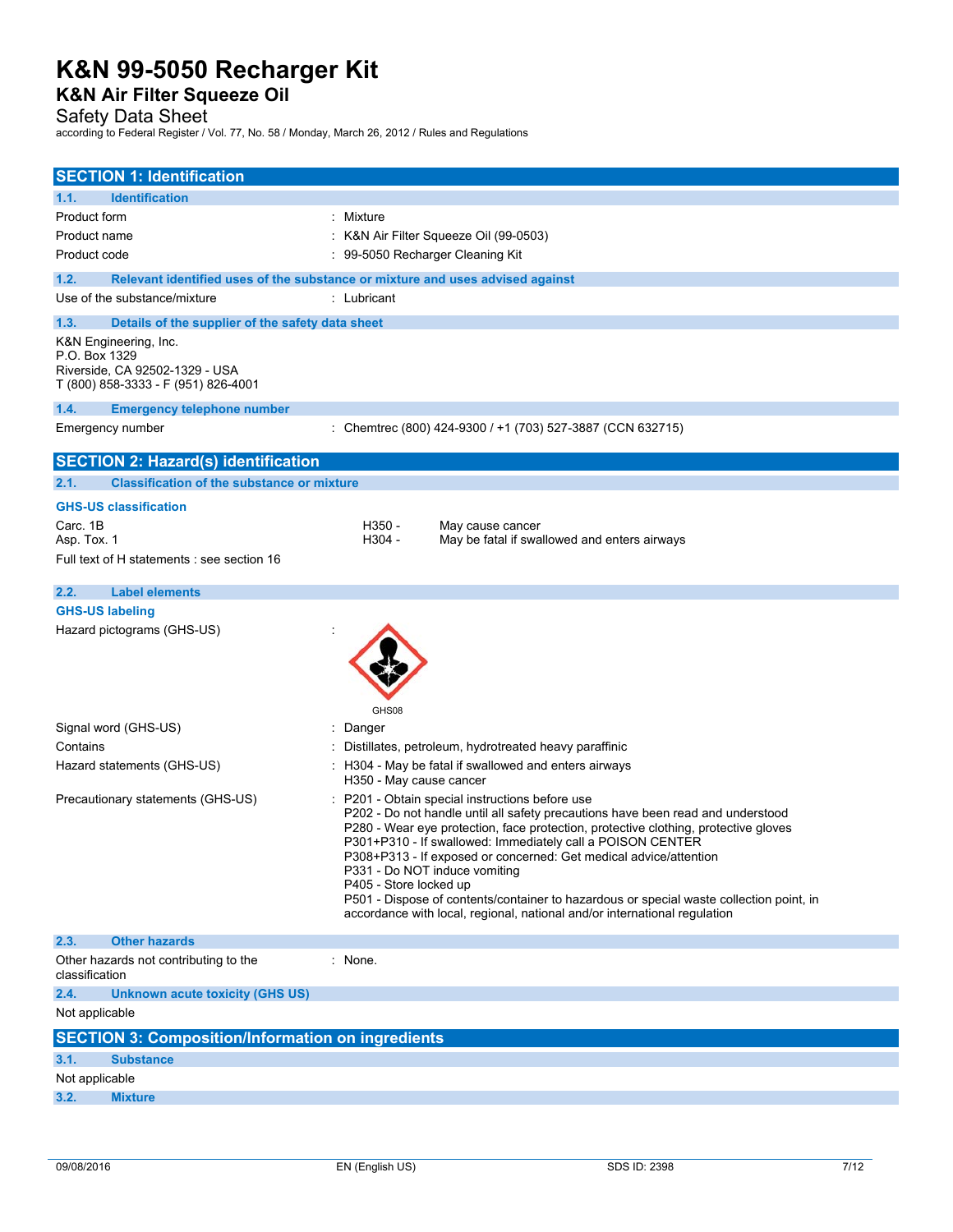# **K&N Air Filter Squeeze Oil**

# Safety Data Sheet

according to Federal Register / Vol. 77, No. 58 / Monday, March 26, 2012 / Rules and Regulations

| <b>Name</b>                                                           | <b>identifier</b><br>. | $\frac{9}{6}$ | <b>CHC</b><br>11C<br>sification<br>clas |
|-----------------------------------------------------------------------|------------------------|---------------|-----------------------------------------|
| <br>Distillates.<br>' heavy paraffinic<br>petroleum<br>. hvdrotreated | +742-54-7<br>(CAS)     | 100<br>60     | 11250<br>םו<br>"<br>Garc.<br>ႨაჂႱ       |

Full text of hazard classes and H-statements : see section 16

| <b>SECTION 4: First aid measures</b>                                                            |                                                                                                                                                                                                                                                                                                                                                                                                                      |  |  |  |
|-------------------------------------------------------------------------------------------------|----------------------------------------------------------------------------------------------------------------------------------------------------------------------------------------------------------------------------------------------------------------------------------------------------------------------------------------------------------------------------------------------------------------------|--|--|--|
| <b>Description of first aid measures</b><br>4.1.                                                |                                                                                                                                                                                                                                                                                                                                                                                                                      |  |  |  |
| First-aid measures general                                                                      | : Call a physician immediately. If you feel unwell, seek medical advice (show the label where<br>possible). Concerning personal protective equipment to use, see item 8.                                                                                                                                                                                                                                             |  |  |  |
| First-aid measures after inhalation                                                             | : Remove person to fresh air and keep comfortable for breathing.                                                                                                                                                                                                                                                                                                                                                     |  |  |  |
| First-aid measures after skin contact                                                           | Wash skin with plenty of water.                                                                                                                                                                                                                                                                                                                                                                                      |  |  |  |
| First-aid measures after eye contact                                                            | Rinse eyes with water as a precaution.                                                                                                                                                                                                                                                                                                                                                                               |  |  |  |
| First-aid measures after ingestion                                                              | : Do not induce vomiting. Call a physician immediately.                                                                                                                                                                                                                                                                                                                                                              |  |  |  |
|                                                                                                 |                                                                                                                                                                                                                                                                                                                                                                                                                      |  |  |  |
| 4.2.<br>Most important symptoms and effects, both acute and delayed<br>Symptoms/injuries        | : Not expected to present a significant hazard under anticipated conditions of normal use.                                                                                                                                                                                                                                                                                                                           |  |  |  |
| Symptoms/injuries after ingestion                                                               | : Risk of lung edema.                                                                                                                                                                                                                                                                                                                                                                                                |  |  |  |
| Chronic symptoms                                                                                | : May cause cancer.                                                                                                                                                                                                                                                                                                                                                                                                  |  |  |  |
|                                                                                                 |                                                                                                                                                                                                                                                                                                                                                                                                                      |  |  |  |
| Indication of any immediate medical attention and special treatment needed<br>4.3.              |                                                                                                                                                                                                                                                                                                                                                                                                                      |  |  |  |
| Treat symptomatically.                                                                          |                                                                                                                                                                                                                                                                                                                                                                                                                      |  |  |  |
| <b>SECTION 5: Firefighting measures</b>                                                         |                                                                                                                                                                                                                                                                                                                                                                                                                      |  |  |  |
| 5.1.<br><b>Extinguishing media</b>                                                              |                                                                                                                                                                                                                                                                                                                                                                                                                      |  |  |  |
| Suitable extinguishing media                                                                    | : Water spray. Dry powder. Foam. Carbon dioxide.                                                                                                                                                                                                                                                                                                                                                                     |  |  |  |
| Unsuitable extinguishing media                                                                  | : None known.                                                                                                                                                                                                                                                                                                                                                                                                        |  |  |  |
| 5.2.<br>Special hazards arising from the substance or mixture                                   |                                                                                                                                                                                                                                                                                                                                                                                                                      |  |  |  |
| Fire hazard                                                                                     | : On combustion, forms: carbon oxides (CO and CO2).                                                                                                                                                                                                                                                                                                                                                                  |  |  |  |
| Reactivity                                                                                      | : The product is non-reactive under normal conditions of use, storage and transport.                                                                                                                                                                                                                                                                                                                                 |  |  |  |
| 5.3.<br><b>Advice for firefighters</b>                                                          |                                                                                                                                                                                                                                                                                                                                                                                                                      |  |  |  |
| Protection during firefighting                                                                  | : Do not attempt to take action without suitable protective equipment. Self-contained breathing<br>apparatus. Complete protective clothing.                                                                                                                                                                                                                                                                          |  |  |  |
| <b>SECTION 6: Accidental release measures</b>                                                   |                                                                                                                                                                                                                                                                                                                                                                                                                      |  |  |  |
| Personal precautions, protective equipment and emergency procedures<br>6.1.                     |                                                                                                                                                                                                                                                                                                                                                                                                                      |  |  |  |
| General measures                                                                                | : Avoid contact with skin and eyes.                                                                                                                                                                                                                                                                                                                                                                                  |  |  |  |
| 6.1.1.<br>For non-emergency personnel                                                           |                                                                                                                                                                                                                                                                                                                                                                                                                      |  |  |  |
| Emergency procedures                                                                            | : Only qualified personnel equipped with suitable protective equipment may intervene. Evacuate<br>unnecessary personnel. Stop leak if safe to do so.                                                                                                                                                                                                                                                                 |  |  |  |
| 6.1.2.<br>For emergency responders                                                              |                                                                                                                                                                                                                                                                                                                                                                                                                      |  |  |  |
| Protective equipment                                                                            | : Do not attempt to take action without suitable protective equipment. For further information<br>refer to section 8: "Exposure controls/personal protection".                                                                                                                                                                                                                                                       |  |  |  |
| 6.2.<br><b>Environmental precautions</b>                                                        |                                                                                                                                                                                                                                                                                                                                                                                                                      |  |  |  |
| Avoid release to the environment. Notify authorities if product enters sewers or public waters. |                                                                                                                                                                                                                                                                                                                                                                                                                      |  |  |  |
| 6.3.<br>Methods and material for containment and cleaning up                                    |                                                                                                                                                                                                                                                                                                                                                                                                                      |  |  |  |
| For containment                                                                                 | : Containment: Contain any spills with dikes or absorbents to prevent migration and entry into<br>sewers or public waters.                                                                                                                                                                                                                                                                                           |  |  |  |
| Methods for cleaning up                                                                         | . Notify authorities if product enters sewers or public waters. In case of large spillages: Soak up<br>spills with inert solids, such as clay or diatomaceous earth as soon as possible. Shovel or<br>sweep up and put in a closed container for disposal. Small quantities of liquid spill: take up in<br>non-combustible absorbent material and shovel into container for disposal. Stop leak if safe to<br>do so. |  |  |  |
| Other information                                                                               | Dispose of materials or solid residues at an authorized site.                                                                                                                                                                                                                                                                                                                                                        |  |  |  |
| <b>Reference to other sections</b><br>6.4.                                                      |                                                                                                                                                                                                                                                                                                                                                                                                                      |  |  |  |
| For further information refer to section 13.                                                    |                                                                                                                                                                                                                                                                                                                                                                                                                      |  |  |  |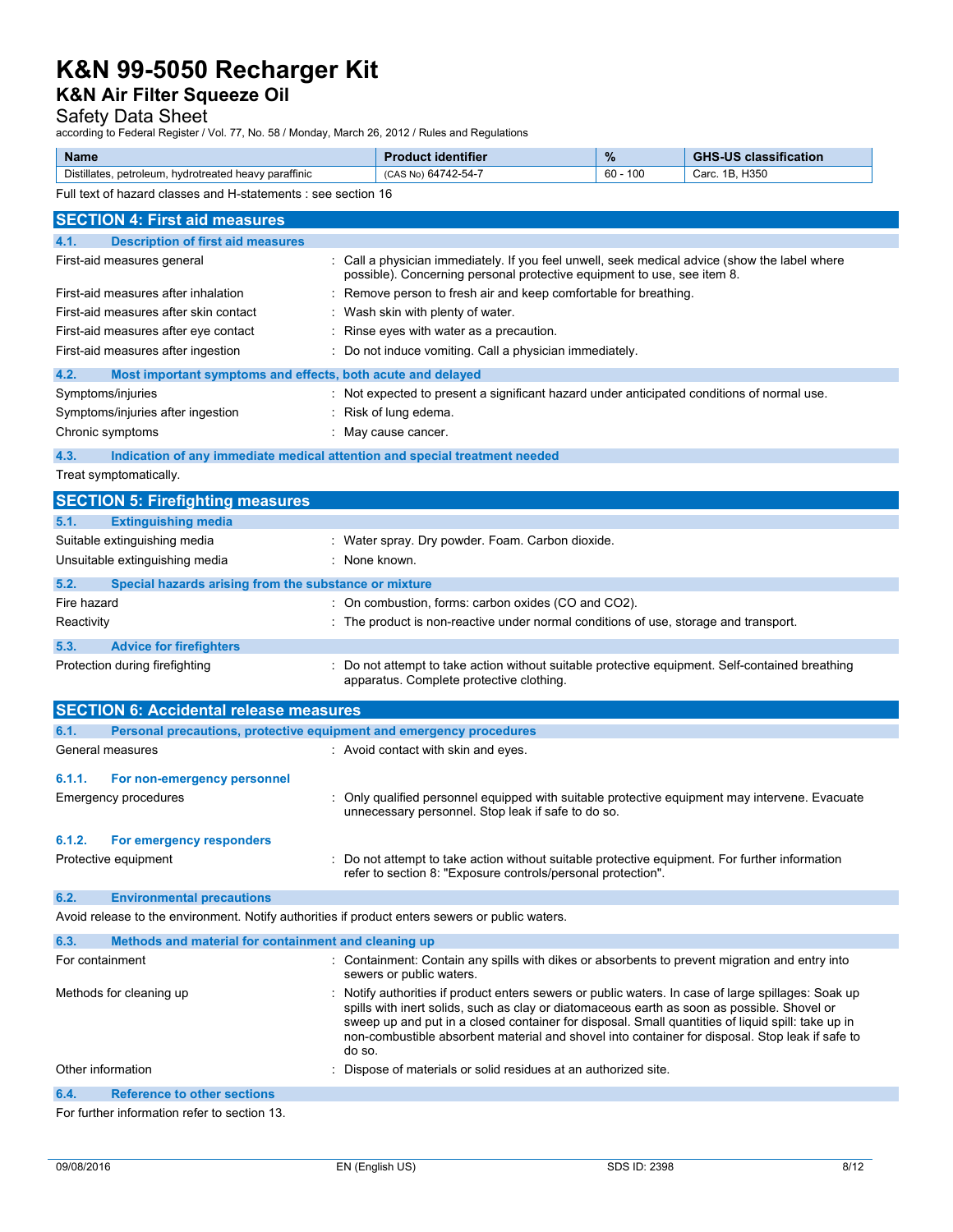# **K&N Air Filter Squeeze Oil**

## Safety Data Sheet

according to Federal Register / Vol. 77, No. 58 / Monday, March 26, 2012 / Rules and Regulations

| <b>SECTION 7: Handling and storage</b>                               |                                                                                                                                                                                                                                                                                                                                                                                                                                                |  |  |  |
|----------------------------------------------------------------------|------------------------------------------------------------------------------------------------------------------------------------------------------------------------------------------------------------------------------------------------------------------------------------------------------------------------------------------------------------------------------------------------------------------------------------------------|--|--|--|
| <b>Precautions for safe handling</b><br>7.1.                         |                                                                                                                                                                                                                                                                                                                                                                                                                                                |  |  |  |
| Precautions for safe handling                                        | : Ensure good ventilation of the work station. Do not handle until all safety precautions have<br>been read and understood. Limit quantities of product at the minimum necessary for handling<br>and limit the number of exposed workers. Provide local exhaust or general room ventilation.<br>Wear personal protective equipment. Take all necessary technical measures to avoid or<br>minimize the release of the product on the workplace. |  |  |  |
| Hygiene measures                                                     | : Separate work clothes from street clothes. Launder separately. Do not eat, drink or smoke<br>when using this product. Always wash hands after handling the product.                                                                                                                                                                                                                                                                          |  |  |  |
| 7.2.<br>Conditions for safe storage, including any incompatibilities |                                                                                                                                                                                                                                                                                                                                                                                                                                                |  |  |  |
| Storage conditions                                                   | : Store locked up. Store in a well-ventilated place. Keep cool. Keep away from open flames, hot<br>surfaces and sources of ignition.                                                                                                                                                                                                                                                                                                           |  |  |  |
| Incompatible products                                                | : Oxidizing agent.                                                                                                                                                                                                                                                                                                                                                                                                                             |  |  |  |
| Maximum storage period                                               | $\therefore$ 60 months                                                                                                                                                                                                                                                                                                                                                                                                                         |  |  |  |

## **SECTION 8: Exposure controls/personal protection**

## **8.1. Control parameters**

# **Distillates, petroleum, hydrotreated heavy paraffinic (64742-54-7)**

Not applicable

# **1-Decene, homopolymer, hydrogenated (68037-01-4)**

Not applicable

### **8.2. Exposure controls**

| Appropriate engineering controls | : Ensure good ventilation of the work station.                              |
|----------------------------------|-----------------------------------------------------------------------------|
| Hand protection                  | : Protective gloves.                                                        |
| Eye protection                   | : Safety glasses.                                                           |
| Skin and body protection         | : Wear suitable protective clothing.                                        |
| Respiratory protection           | : In case of insufficient ventilation, wear suitable respiratory equipment. |
| Thermal hazard protection        | : Not available.                                                            |
| Environmental exposure controls  | : Avoid release to the environment.                                         |

## **SECTION 9: Physical and chemical properties**

| 9.1.       | Information on basic physical and chemical properties |  |                                 |
|------------|-------------------------------------------------------|--|---------------------------------|
|            | Physical state                                        |  | : Liquid                        |
|            | Appearance                                            |  | : Oily. Liquid.                 |
| Color      |                                                       |  | : red                           |
| Odor       |                                                       |  | : characteristic petroleum Odor |
|            | Odor threshold                                        |  | : No data available             |
| рH         |                                                       |  | : No data available             |
|            | Melting point                                         |  | : Not applicable                |
|            | Freezing point                                        |  | : No data available             |
|            | Boiling point                                         |  | : > 260 °C (500 °F)             |
|            | Flash point                                           |  | : > 232 °C (450 °F)             |
|            | Relative evaporation rate (butyl acetate=1)           |  | : No data available             |
|            | Flammability (solid, gas)                             |  | : No data available             |
|            | <b>Explosion limits</b>                               |  | : No data available             |
|            | <b>Explosive properties</b>                           |  | : No data available             |
|            | Oxidizing properties                                  |  | $:$ No data available           |
|            | Vapor pressure                                        |  | : No data available             |
|            | Relative density                                      |  | : 0.864                         |
|            | Relative vapor density at 20 °C                       |  | No data available               |
| Solubility |                                                       |  | Negligible.                     |
|            |                                                       |  |                                 |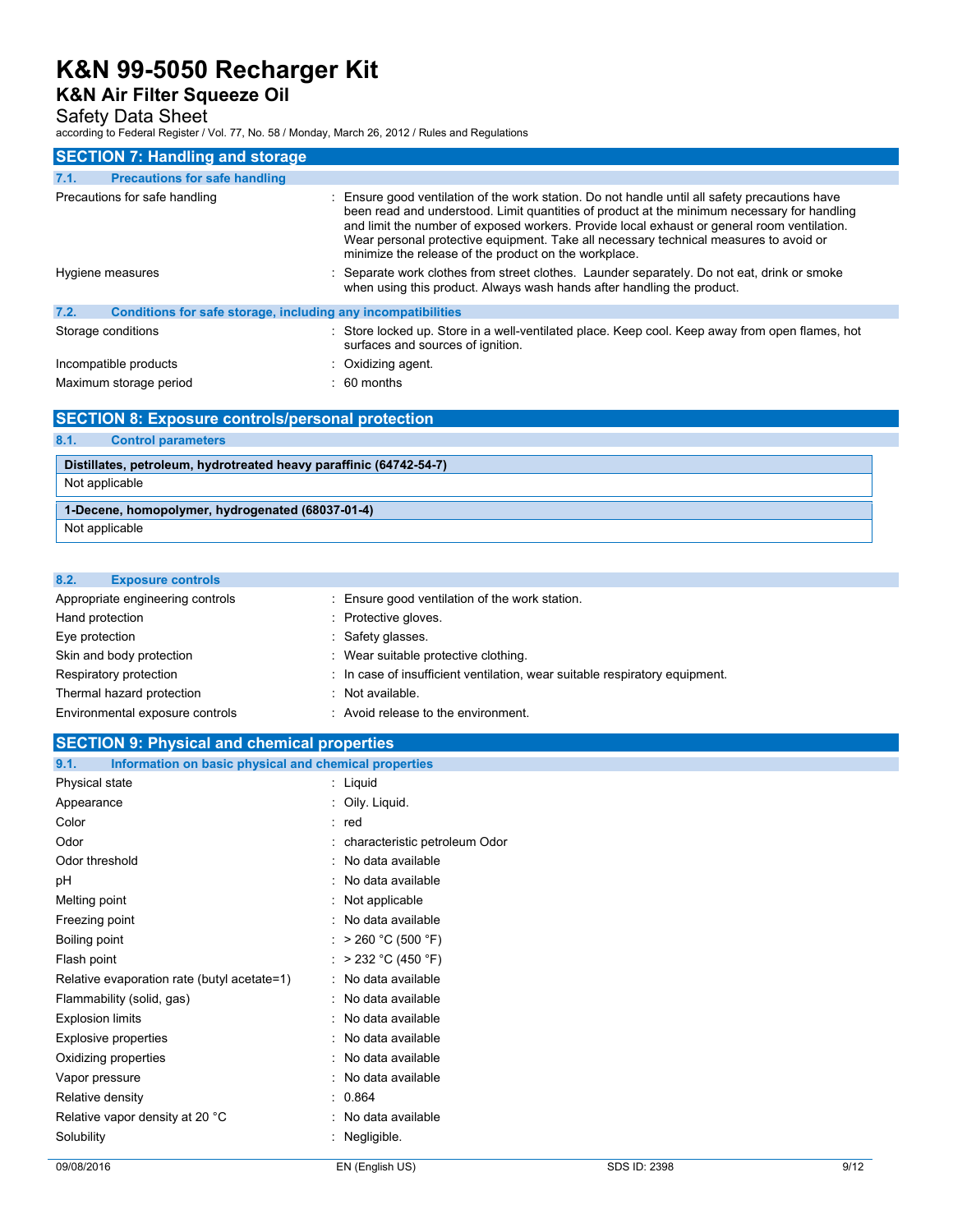# **K&N Air Filter Squeeze Oil**

## Safety Data Sheet

according to Federal Register / Vol. 77, No. 58 / Monday, March 26, 2012 / Rules and Regulations

| Log Pow                   |                          | $\therefore$ No data available |
|---------------------------|--------------------------|--------------------------------|
| Auto-ignition temperature |                          | : No data available            |
| Decomposition temperature |                          | $\therefore$ No data available |
| Viscosity                 |                          | : >= 7.5 cSt @ 100 °C (212 °F) |
| Viscosity, kinematic      |                          | : No data available            |
| Viscosity, dynamic        |                          | $\therefore$ No data available |
|                           |                          |                                |
| 9.2.                      | <b>Other information</b> |                                |

Minimum ignition energy interval and the set of set of set of set of set of set of set of set of set of set of set of set of set of set of set of set of set of set of set of set of set of set of set of set of set of set o

|                                                              | <b>SECTION 10: Stability and reactivity</b>                                        |  |  |
|--------------------------------------------------------------|------------------------------------------------------------------------------------|--|--|
| 10.1.                                                        | <b>Reactivity</b>                                                                  |  |  |
|                                                              | The product is non-reactive under normal conditions of use, storage and transport. |  |  |
| 10.2.                                                        | <b>Chemical stability</b>                                                          |  |  |
|                                                              | Stable under normal conditions.                                                    |  |  |
| 10.3.                                                        | <b>Possibility of hazardous reactions</b>                                          |  |  |
| No dangerous reactions known under normal conditions of use. |                                                                                    |  |  |
| 10.4.                                                        | <b>Conditions to avoid</b>                                                         |  |  |
|                                                              | None under recommended storage and handling conditions (see section 7).            |  |  |
| 10.5.                                                        | <b>Incompatible materials</b>                                                      |  |  |

Oxidizing agent.

**10.6. Hazardous decomposition products** 

Under normal conditions of storage and use, hazardous decomposition products should not be produced. On combustion, forms: carbon oxides (CO and CO2).

## **SECTION 11: Toxicological information**

#### **11.1. Information on toxicological effects**

Acute toxicity **in the case of the CALIC CONTEX** and Acute toxicity **in the case of the case of the case of the case of the case of the case of the case of the case of the case of the case of the case of the case of the ca** 

| Distillates, petroleum, hydrotreated heavy paraffinic (64742-54-7) |                                                 |  |  |
|--------------------------------------------------------------------|-------------------------------------------------|--|--|
| LD50 oral rat                                                      | > 2000 mg/kg                                    |  |  |
| LD50 dermal rabbit                                                 | $> 2$ g/kg                                      |  |  |
| Skin corrosion/irritation                                          | : Not classified                                |  |  |
| Serious eye damage/irritation                                      | : Not classified                                |  |  |
| Respiratory or skin sensitization                                  | : Not classified                                |  |  |
| Germ cell mutagenicity                                             | : Not classified                                |  |  |
| Carcinogenicity                                                    | : May cause cancer.                             |  |  |
| Reproductive toxicity                                              | : Not classified                                |  |  |
| Specific target organ toxicity (single exposure)                   | : Not classified                                |  |  |
| Specific target organ toxicity (repeated<br>exposure)              | : Not classified                                |  |  |
| Aspiration hazard                                                  | : May be fatal if swallowed and enters airways. |  |  |
| Symptoms/injuries after ingestion                                  | : Risk of lung edema.                           |  |  |
| Chronic symptoms                                                   | : May cause cancer.                             |  |  |
| <b>SECTION 12: Ecological information</b>                          |                                                 |  |  |

| $\begin{bmatrix} 0 & 1 & 1 & 1 \\ 0 & 0 & 1 & 1 \end{bmatrix} \begin{bmatrix} 0 & 1 & 1 & 1 \\ 0 & 1 & 1 & 1 \end{bmatrix} \begin{bmatrix} 0 & 0 & 0 & 0 \\ 0 & 0 & 0 & 0 \\ 0 & 0 & 0 & 1 \end{bmatrix} \begin{bmatrix} 0 & 0 & 0 & 0 \\ 0 & 0 & 0 & 0 \\ 0 & 0 & 0 & 1 \end{bmatrix}$ |                                                                                                                          |  |
|-----------------------------------------------------------------------------------------------------------------------------------------------------------------------------------------------------------------------------------------------------------------------------------------|--------------------------------------------------------------------------------------------------------------------------|--|
| 12.1.<br><b>Toxicity</b>                                                                                                                                                                                                                                                                |                                                                                                                          |  |
| Ecology - general                                                                                                                                                                                                                                                                       | : The product is not considered harmful to aguatic organisms or to cause long-term adverse<br>effects in the environment |  |
| Distillates, petroleum, hydrotreated heavy paraffinic (64742-54-7)                                                                                                                                                                                                                      |                                                                                                                          |  |
| LC50 fish 1                                                                                                                                                                                                                                                                             | > 5000 mg/l (Exposure time: 96 h - Species: Oncorhynchus mykiss)                                                         |  |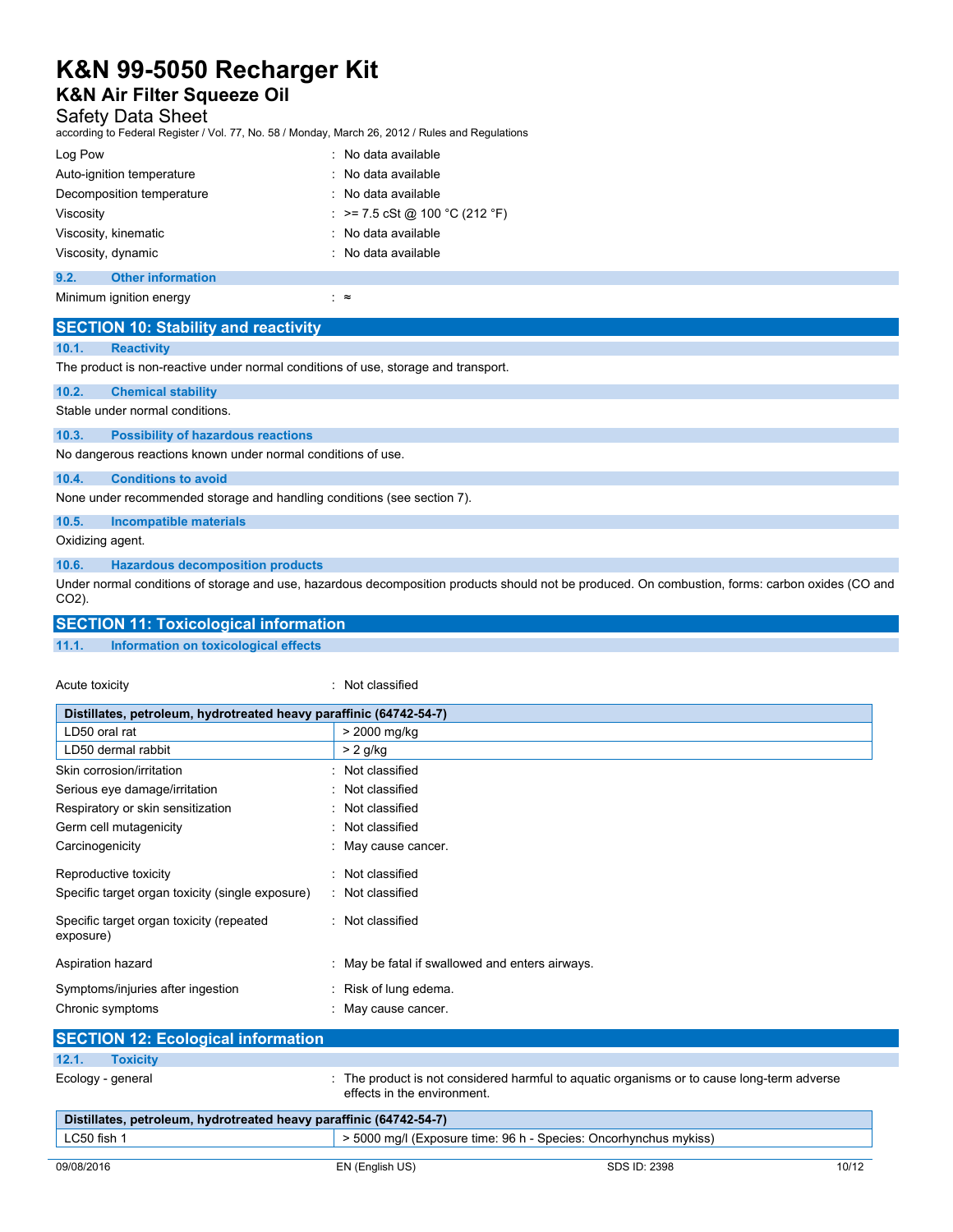## **K&N Air Filter Squeeze Oil**

## Safety Data Sheet

according to Federal Register / Vol. 77, No. 58 / Monday, March 26, 2012 / Rules and Regulations

| Distillates, petroleum, hydrotreated heavy paraffinic (64742-54-7) |                                                                                               |
|--------------------------------------------------------------------|-----------------------------------------------------------------------------------------------|
| EC50 Daphnia 1                                                     | > 1000 mg/l (Exposure time: 48 h - Species: Daphnia magna)                                    |
| <b>Persistence and degradability</b><br>12.2.                      |                                                                                               |
| <b>K&amp;N Air Filter Oil (99-5050)</b>                            |                                                                                               |
| Persistence and degradability                                      | Not established.                                                                              |
| 12.3.<br><b>Bioaccumulative potential</b>                          |                                                                                               |
| <b>K&amp;N Air Filter Oil (99-5050)</b>                            |                                                                                               |
| Bioaccumulative potential                                          | Not established.                                                                              |
| 12.4.<br><b>Mobility in soil</b>                                   |                                                                                               |
| <b>K&amp;N Air Filter Oil (99-5050)</b>                            |                                                                                               |
| Ecology - soil                                                     | Not established.                                                                              |
| <b>Other adverse effects</b><br>12.5.                              |                                                                                               |
| Effect on global warming                                           | : No known effects from this product.<br>Not established                                      |
| <b>SECTION 13: Disposal considerations</b>                         |                                                                                               |
| <b>Waste treatment methods</b><br>13.1.                            |                                                                                               |
| Waste treatment methods                                            | : Dispose of contents/container in accordance with licensed collector's sorting instructions. |

Sewage disposal recommendations : Do not allow into drains or water courses.

Waste disposal recommendations : Dispose in a safe manner in accordance with local/national regulations.

### **SECTION 14: Transport information**

**Department of Transportation (DOT)** 

In accordance with DOT Not regulated for transport

#### **TDG**

No additional information available

### **Transport by sea**

Class (IMDG) : Not regulated for transport

### **Air transport**

Class (IATA) : Not regulated for transport

## **SECTION 15: Regulatory information**

**15.1. US Federal regulations** 

This product or mixture does not contain a toxic chemical or chemicals in excess of the applicable de minimis concentration as specified in 40 CFR §372.38(a) subject to the reporting requirements of section 313 of Title III of the Superfund Amendments and Reauthorization Act of 1986 and 40 CFR Part 372.

| Distillates, petroleum, hydrotreated heavy paraffinic (64742-54-7)        |  |  |
|---------------------------------------------------------------------------|--|--|
| Listed on the United States TSCA (Toxic Substances Control Act) inventory |  |  |
| 1-Decene, homopolymer, hydrogenated (68037-01-4)                          |  |  |
| Listed on the United States TSCA (Toxic Substances Control Act) inventory |  |  |
|                                                                           |  |  |

### **15.2. International regulations**

**National regulations** 

### **K&N Air Filter Oil (99-5050)**

All chemical substances in this product are listed in the EPA (Environment Protection Agency) TSCA (Toxic Substances Control Act) Inventory